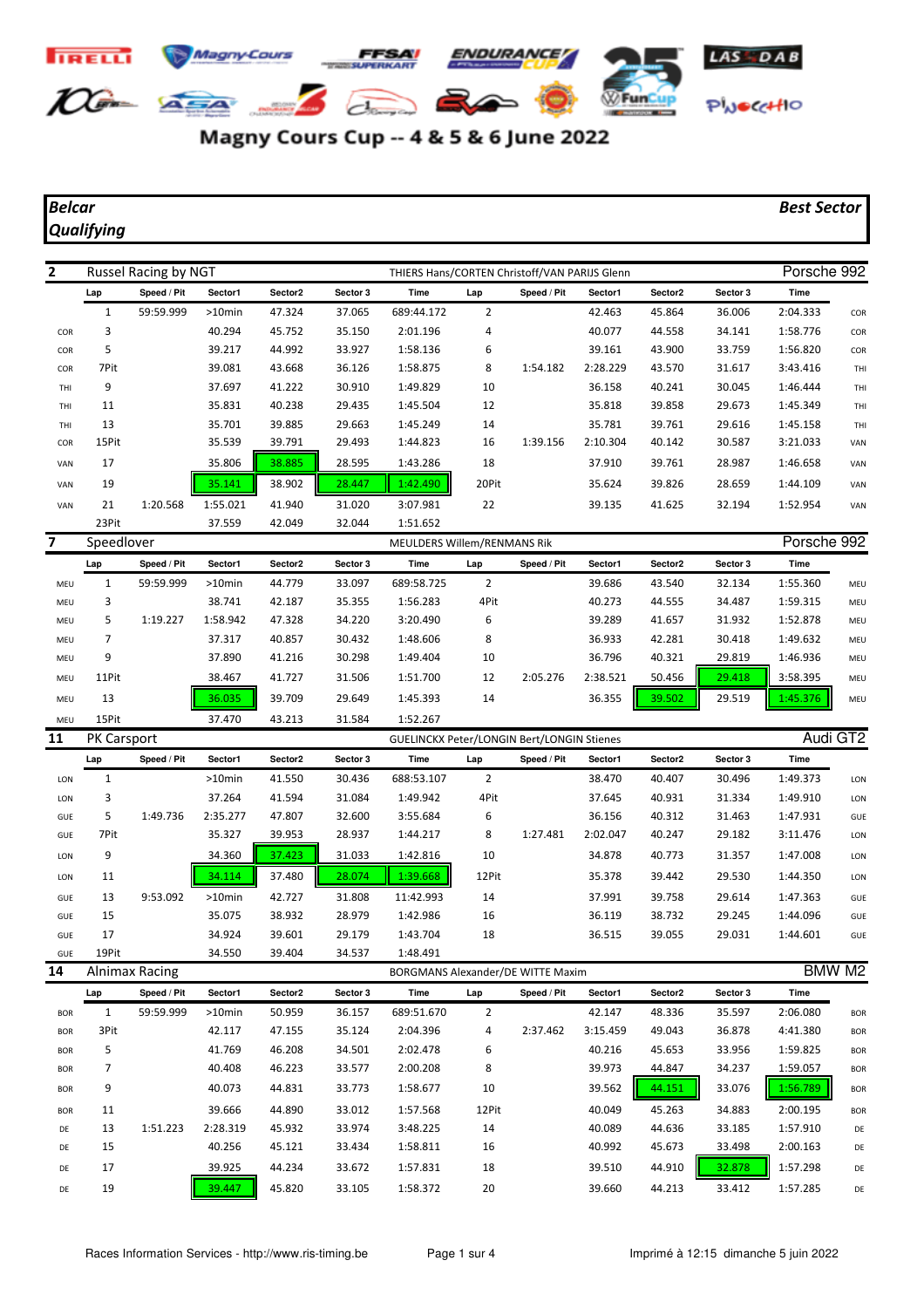| DE         | 21Pit                                                                               |                          | 40.308    | 45.322    | 35.029   | 2:00.659                                    |                |             |          |         |            |                           |            |
|------------|-------------------------------------------------------------------------------------|--------------------------|-----------|-----------|----------|---------------------------------------------|----------------|-------------|----------|---------|------------|---------------------------|------------|
| 17         | Porsche 991<br><b>RUSH Competition by Speedlover</b><br>HUNGENAERT Toon/OOMS Pieter |                          |           |           |          |                                             |                |             |          |         |            |                           |            |
|            | Lap                                                                                 | Speed / Pit              | Sector1   | Sector2   | Sector 3 | Time                                        | Lap            | Speed / Pit | Sector1  | Sector2 | Sector 3   | Time                      |            |
| <b>OOM</b> | $\mathbf{1}$                                                                        | 59:59.999                | $>10$ min | 44.607    | 35.015   | 689:45.935                                  | $\overline{2}$ |             | 40.887   | 42.366  | 31.943     | 1:55.196                  | <b>OOM</b> |
| <b>OOM</b> | 3Pit                                                                                |                          | 38.057    | 43.139    | 30.348   | 1:51.544                                    | 4              | 1:41.865    | 2:16.271 | 42.338  | 31.341     | 3:29.950                  | <b>OOM</b> |
| <b>OOM</b> | 5                                                                                   |                          | 36.535    | 41.462    | 30.768   | 1:48.765                                    | 6              |             | 36.015   | 40.699  | 30.033     | 1:46.747                  | <b>OOM</b> |
| <b>OOM</b> | 7                                                                                   |                          | 36.100    | 40.363    | 31.217   | 1:47.680                                    | 8              |             | 36.179   | 40.432  | 29.940     | 1:46.551                  | <b>OOM</b> |
| <b>OOM</b> | 9                                                                                   |                          | 35.953    | 39.876    | 30.054   | 1:45.883                                    | 10             |             | 35.767   | 39.552  | 29.820     | 1:45.139                  | <b>OOM</b> |
| 00M        | 11Pit                                                                               |                          | 40.205    | 40.925    | 29.822   | 1:50.952                                    | 12             | 5:17.336    | 5:55.827 | 45.615  | 34.498     | 7:15.940                  | HUN        |
| <b>HUN</b> | 13                                                                                  |                          | 39.098    | 42.962    | 32.620   | 1:54.680                                    | 14             |             | 38.161   | 41.792  | 32.635     | 1:52.588                  | HUN        |
| <b>HUN</b> | 15                                                                                  |                          | 39.684    | 43.776    | 32.579   | 1:56.039                                    | 16             |             | 39.689   | 45.716  | 34.201     | 1:59.606                  | HUN        |
| <b>HUN</b> | 17                                                                                  |                          | 37.602    | 43.533    | 32.351   | 1:53.486                                    | 18             |             | 39.116   | 43.299  | 31.894     | 1:54.309                  | HUN        |
| <b>HUN</b> | 19                                                                                  |                          | 37.471    | 42.774    | 33.610   | 1:53.855                                    | 20             |             | 37.501   | 40.915  | 30.812     | 1:49.228                  | HUN        |
| HUN        | 21                                                                                  |                          | 36.956    | 40.981    | 30.814   | 1:48.751                                    | 22Pit          |             | 37.898   | 41.523  | 37.676     | 1:57.097                  | HUN        |
| 18         |                                                                                     | Hamofa Motorsport        |           |           |          | VERHOEVEN Rob/VERHOEVEN Kris/VERHOEVEN Mark |                |             |          |         | <b>BMW</b> | M <sub>2</sub> CS Racing  |            |
|            | Lap                                                                                 | Speed / Pit              | Sector1   | Sector2   | Sector 3 | Time                                        | Lap            | Speed / Pit | Sector1  | Sector2 | Sector 3   | Time                      |            |
| VER        | $\mathbf{1}$                                                                        |                          | $>10$ min | 49.941    | 39.909   | 689:43.301                                  | 2              |             | 42.763   | 49.780  | 37.593     | 2:10.136                  | VER        |
| VER        | 3                                                                                   |                          | 43.634    | 48.374    | 39.742   | 2:11.750                                    | 4              |             | 42.778   | 48.470  | 38.096     | 2:09.344                  | VER        |
| VER        | 5Pit                                                                                |                          | 42.566    | 48.704    | 40.813   | 2:12.083                                    | 6              | 2:51.020    | 3:29.313 | 46.968  | 37.314     | 4:53.595                  | VER        |
| VER        | 7                                                                                   |                          | 40.693    | 44.723    | 33.370   | 1:58.786                                    | 8              |             | 38.717   | 44.670  | 32.788     | 1:56.175                  | VER        |
| VER        | 9                                                                                   |                          | 38.718    | 46.447    | 32.940   | 1:58.105                                    | 10             |             | 38.124   | 44.564  | 32.731     | 1:55.419                  | VER        |
| VER        | 11                                                                                  |                          | 37.883    | 43.451    | 32.293   | 1:53.627                                    | 12Pit          |             | 38.609   | 43.690  | 33.344     | 1:55.643                  | VER        |
| <b>VER</b> | 13                                                                                  | 2:10.702                 | 2:51.763  | 46.055    | 39.119   | 4:16.937                                    | 14             |             | 42.171   | 45.130  | 33.951     | 2:01.252                  |            |
|            | 15                                                                                  |                          | 40.701    | 44.687    | 33.063   | 1:58.451                                    | 16             |             | 39.626   | 43.716  | 33.099     | 1:56.441                  | VER        |
| VER<br>VER | 17                                                                                  |                          | 39.784    | 43.353    | 32.190   | 1:55.327                                    | 18             |             | 39.111   | 43.380  | 32.481     | 1:54.972                  | VER<br>VER |
|            |                                                                                     |                          |           |           |          |                                             |                |             |          |         |            |                           |            |
| VER        | 19                                                                                  |                          | 38.236    | 42.815    | 31.629   | 1:52.680                                    | 20             |             | 38.701   | 42.723  | 31.167     | 1:52.591                  | VER        |
| VER        | 21Pit                                                                               |                          | 38.999    | 42.960    | 39.759   | 2:01.718                                    |                |             |          |         |            |                           |            |
| 20         |                                                                                     | <b>Totaalplan Racing</b> |           |           |          | <b>WAUTERS Cedric/VERHEYEN Brent</b>        |                |             |          |         |            | Lamborghini Super Tropfeo |            |
|            | Lap                                                                                 | Speed / Pit              | Sector1   | Sector2   | Sector 3 | Time                                        | Lap            | Speed / Pit | Sector1  | Sector2 | Sector 3   | Time                      |            |
| WAU        | 1Pit                                                                                |                          | $>10$ min | $>10$ min | >10min   | 689:17.212                                  | 2              | 2:12.037    | 7:55.747 | 38.642  | 30.972     | 9:05.361                  | WAU        |
| WAU        | 3Pit                                                                                |                          | 35.793    | 46.936    | 34.332   | 1:57.061                                    | 4              | 1:44.954    | 2:16.489 | 40.330  | 39.952     | 3:36.771                  | WAU        |
| WAU        | 5Pit                                                                                |                          | 4:15.618  | 38.522    | 31.843   | 5:25.983                                    | 6Pit           | 1:48.644    | 4:18.225 | 44.422  | 34.278     | 5:36.925                  | VER        |
| VER        | 7                                                                                   | 1:10.054                 | 1:41.140  | 44.422    | >10min   | 2:52.109                                    | 8              |             | 2:23.042 | 40.436  | 31.474     | 3:34.952                  | VER        |
| VER        | 9                                                                                   |                          | 9:29.027  | 39.692    | 29.851   | 10:38.570                                   | 10Pit          |             | 40.161   | 46.543  | 33.803     | 2:00.507                  | VER        |
| 21         |                                                                                     | <b>Totaalplan Racing</b> |           |           |          | MARTLE Mario/LINTHOUT Kenneth               |                |             |          |         |            | Lamborghini Super Tropfeo |            |
|            | Lap                                                                                 | Speed / Pit              | Sector1   | Sector2   | Sector 3 | Time                                        | Lap            | Speed / Pit | Sector1  | Sector2 | Sector 3   | Time                      |            |
| LIN        | 1                                                                                   |                          | $>10$ min | 44.019    | 32.007   | 689:20.770                                  | 2              |             | 38.250   | 43.549  | 32.681     | 1:54.480                  | LIN        |
| LIN        | 3Pit                                                                                |                          | 38.341    | 43.682    | 32.276   | 1:54.299                                    | 4              | 8:18.209    | 8:49.157 | 48.574  | 31.916     | 10:09.647                 | LIN        |
| LIN        | 5                                                                                   |                          | 36.212    | 40.947    | 29.784   | 1:46.943                                    | 6              |             | 35.804   | 42.433  | 33.452     | 1:51.689                  | LIN        |
| LIN        | 7                                                                                   |                          | 36.166    | 40.954    | 29.854   | 1:46.974                                    | 8              |             | 35.831   | 40.169  | 30.688     | 1:46.688                  | LIN        |
| LIN        | 9                                                                                   |                          | 36.003    | 41.865    | 30.348   | 1:48.216                                    | 10             |             | 35.710   | 40.295  | 29.710     | 1:45.715                  | LIN        |
| LIN        | 11Pit                                                                               |                          | 35.842    | 39.998    | 30.000   | 1:45.840                                    | 12             | 1:32.151    | 2:07.414 | 42.944  | 33.692     | 3:24.050                  | MAR        |
| MAR        | 13                                                                                  |                          | 38.988    | 43.492    | 31.881   | 1:54.361                                    | 14             |             | 36.756   | 40.408  | 30.071     | 1:47.235                  | MAR        |
| MAR        | 15                                                                                  |                          | 37.808    | 41.374    | 30.622   | 1:49.804                                    | 16             |             | 37.065   | 40.771  | 30.697     | 1:48.533                  | MAR        |
| MAR        | 17                                                                                  |                          | 36.792    | 40.813    | 31.452   | 1:49.057                                    | 18             |             | 36.386   | 40.941  | 31.452     | 1:48.779                  | MAR        |
| MAR        | 19                                                                                  |                          | 36.332    | 40.283    | 30.012   | 1:46.627                                    | 20             |             | 39.542   | 41.182  | 31.320     | 1:52.044                  | MAR        |
| MAR        | 21Pit                                                                               |                          | 36.310    | 39.955    | 39.209   | 1:55.474                                    |                |             |          |         |            |                           |            |
| 24         | <b>PK Carsport</b>                                                                  |                          |           |           |          | PLANCKAERT Junior/VAN DEN BROECK Jurgen     |                |             |          |         |            | <b>BMW M2 CS</b>          |            |
|            | Lap                                                                                 | Speed / Pit              | Sector1   | Sector2   | Sector 3 | Time                                        | Lap            | Speed / Pit | Sector1  | Sector2 | Sector 3   | Time                      |            |
|            | $\mathbf{1}$                                                                        |                          | $>10$ min | 52.781    | 38.410   | 689:31.294                                  | $\overline{2}$ |             | 42.295   | 47.309  | 35.514     | 2:05.118                  | PLA        |
| PLA<br>PLA | 3                                                                                   |                          | 40.703    | 46.530    | 36.219   | 2:03.452                                    | 4              |             | 41.146   | 46.801  | 36.148     | 2:04.095                  | PLA        |
| PLA        | 5Pit                                                                                |                          | 41.431    | 49.400    | 36.993   | 2:07.824                                    | 6              | 2:37.694    | 3:19.708 | 50.585  | 37.178     | 4:47.471                  | PLA        |
| PLA        | $\overline{7}$                                                                      |                          | 41.339    | 45.392    | 34.332   | 2:01.063                                    | 8              |             | 39.271   | 46.694  | 34.135     | 2:00.100                  | PLA        |
|            | 9                                                                                   |                          | 39.095    |           |          |                                             |                |             | 39.029   |         |            |                           |            |
| PLA        |                                                                                     |                          |           | 44.245    | 33.688   | 1:57.028                                    | 10             |             |          | 45.153  | 33.911     | 1:58.093                  | PLA        |
| PLA        | 11Pit                                                                               |                          | 40.053    | 44.598    | 34.668   | 1:59.319                                    | 12             | 2:19.762    | 2:59.885 | 51.123  | 38.429     | 4:29.437                  | VAN        |
| VAN        | 13                                                                                  |                          | 42.627    | 48.299    | 39.160   | 2:10.086                                    | 14             |             | 43.312   | 49.421  | 39.174     | 2:11.907                  | VAN        |
| VAN        | 15                                                                                  |                          | 42.180    | 49.507    | 38.568   | 2:10.255                                    | 16             |             | 42.533   | 48.335  | 36.910     | 2:07.778                  | VAN        |
| VAN        | 17                                                                                  |                          | 41.600    | 47.723    | 36.841   | 2:06.164                                    | 18             |             | 41.333   | 46.766  | 36.178     | 2:04.277                  | VAN        |
| VAN        | 19                                                                                  |                          | 40.780    | 46.699    | 36.063   | 2:03.542                                    | 20             |             | 42.185   | 46.697  | 37.818     | 2:06.700                  | VAN        |
| 55         |                                                                                     | Q1-Trackracing           |           |           |          | TEUNKENS Filip/LAURYSSEN Jan                |                |             |          |         |            | Porsche 992               |            |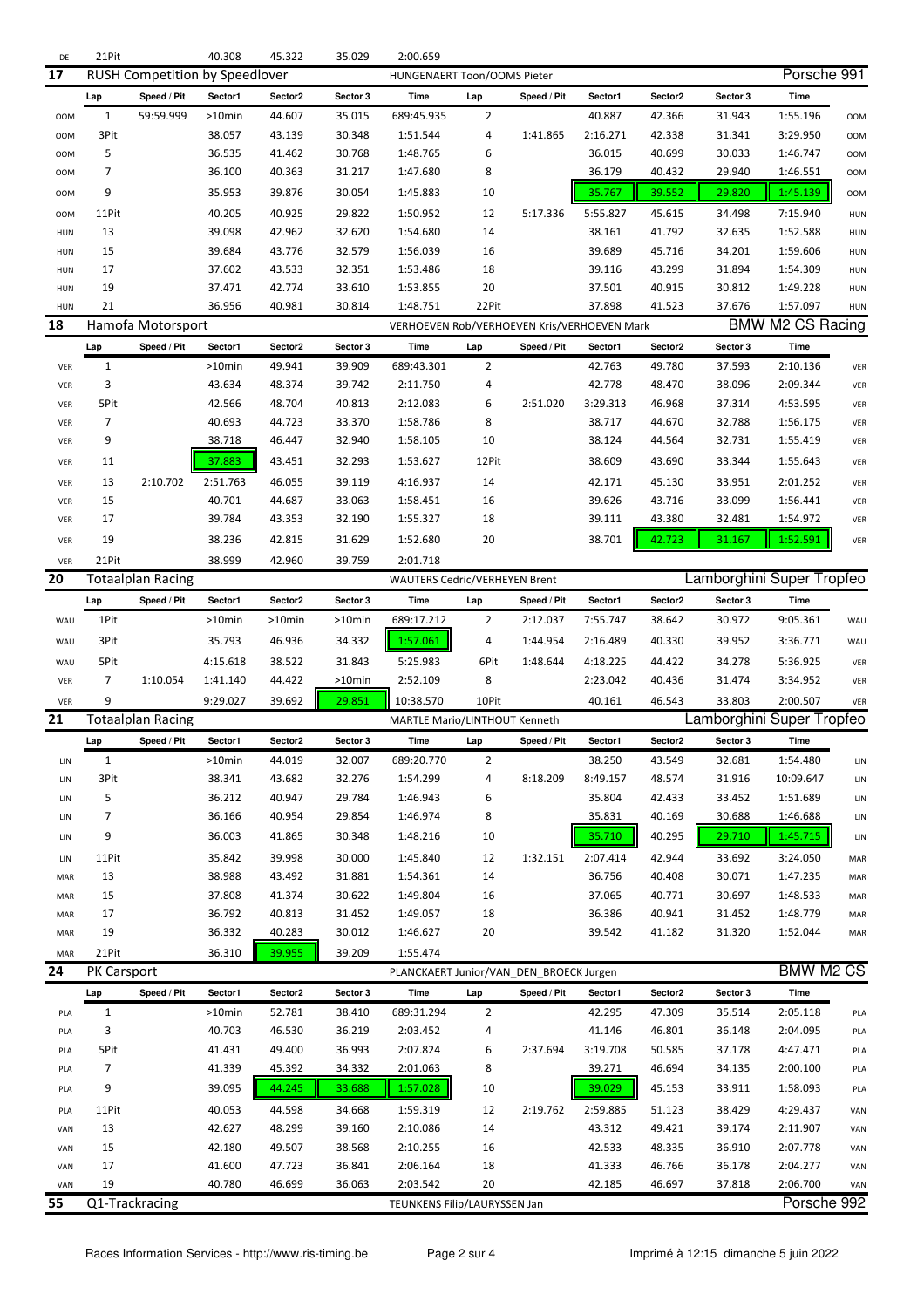|     | Lap                  | Speed / Pit           | Sector1   | Sector2 | Sector 3 | Time                                     | Lap            | Speed / Pit | Sector1                                                   | Sector2 | Sector 3 | Time                 |            |
|-----|----------------------|-----------------------|-----------|---------|----------|------------------------------------------|----------------|-------------|-----------------------------------------------------------|---------|----------|----------------------|------------|
| LAU | $\mathbf{1}$         |                       | >10min    | 42.288  | 31.628   | 688:55.261                               | $\overline{2}$ |             | 37.651                                                    | 40.322  | 30.172   | 1:48.145             | LAU        |
| LAU | 3                    |                       | 37.181    | 40.777  | 36.748   | 1:54.706                                 | 4              |             | 37.211                                                    | 40.459  | 30.320   | 1:47.990             | LAU        |
| LAU | 5                    |                       | 37.328    | 40.319  | 30.861   | 1:48.508                                 | 6              |             | 36.734                                                    | 40.049  | 30.534   | 1:47.317             | LAU        |
| LAU | 7Pit                 |                       | 37.113    | 40.544  | 30.636   | 1:48.293                                 | 8              | 1:39.559    | 2:12.477                                                  | 42.776  | 32.582   | 3:27.835             | TEU        |
| TEU | 9                    |                       | 36.697    | 42.007  | 30.524   | 1:49.228                                 | 10             |             | 36.808                                                    | 40.745  | 30.503   | 1:48.056             | TEU        |
| TEU | 11                   |                       | 36.175    | 41.096  | 30.335   | 1:47.606                                 | 12Pit          |             | 36.126                                                    | 40.668  | 29.958   | 1:46.752             | TEU        |
| LAU | 13                   | 1:33.066              | 2:07.528  | 40.528  | 30.500   | 3:18.556                                 | 14             |             | 35.971                                                    | 38.995  | 28.651   | 1:43.617             | LAU        |
| LAU | 15                   |                       | 35.222    | 38.453  | 28.613   | 1:42.288                                 | 16             |             | 35.135                                                    | 38.499  | 28.876   | 1:42.510             | LAU        |
| LAU | 17Pit                |                       | 35.473    | 38.530  | 29.193   | 1:43.196                                 |                |             |                                                           |         |          |                      |            |
| 57  | <b>QSR Racing</b>    |                       |           |         |          | <b>LOEMAN Yana/PUELINGS Gilles</b>       |                |             |                                                           |         |          | <b>BMW 325i</b>      |            |
|     | Lap                  | Speed / Pit           | Sector1   | Sector2 | Sector 3 | Time                                     | Lap            | Speed / Pit | Sector1                                                   | Sector2 | Sector 3 | Time                 |            |
| PUE | $\mathbf{1}$         |                       | $>10$ min | 55.362  | 41.059   | 689:42.813                               | 2Pit           |             | 51.157                                                    | 58.796  | 47.346   | 2:37.299             | PUE        |
| PUE | 3                    | 5:38.772              | 6:20.266  | 52.553  | 39.651   | 7:52.470                                 | 4              |             | 45.343                                                    | 50.048  | 37.715   | 2:13.106             |            |
| PUE | 5                    |                       | 43.744    | 49.222  | 36.665   | 2:09.631                                 | 6              |             | 43.075                                                    | 49.746  | 36.240   | 2:09.061             |            |
|     | 7                    |                       | 43.014    | 48.801  | 36.205   | 2:08.020                                 | 8Pit           |             | 42.948                                                    | 49.082  | 35.483   | 2:07.513             | PUE        |
| LOE | 9                    | 1:33.787              | 2:14.487  | 53.907  | 40.431   | 3:48.825                                 | 10             |             | 49.992                                                    | 57.419  | 42.809   | 2:30.220             | LOE        |
|     | 11                   |                       | 44.406    | 51.903  | 38.596   | 2:14.905                                 | 12             |             | 44.830                                                    | 50.662  | 38.871   | 2:14.363             | LOE        |
|     | 13                   |                       | 43.906    | 50.774  | 37.816   | 2:12.496                                 | 14             |             | 43.387                                                    | 50.650  | 37.820   | 2:11.857             | LOE        |
|     | 15                   |                       | 43.198    | 49.746  | 37.643   | 2:10.587                                 | 16             |             | 43.564                                                    | 49.661  | 37.273   | 2:10.498             |            |
|     |                      |                       |           |         |          |                                          |                |             |                                                           |         |          |                      |            |
|     | 17                   |                       | 43.761    | 49.656  | 36.888   | 2:10.305                                 | 18Pit          |             | 42.848                                                    | 49.619  | 36.566   | 2:09.033             | LOE        |
| 63  | <b>Tip Top Rent</b>  |                       |           |         |          | PETERS Arthur/GULICHER Jurgen            |                |             |                                                           |         |          | Porsche Cayman GT4   |            |
|     | Lap                  | Speed / Pit           | Sector1   | Sector2 | Sector 3 | Time                                     | Lap            | Speed / Pit | Sector1                                                   | Sector2 | Sector 3 | Time                 |            |
| PET | $\mathbf{1}$         |                       | >10min    | 46.656  | 34.019   | 689:27.461                               | $\overline{2}$ |             | 40.058                                                    | 43.637  | 31.789   | 1:55.484             | PET        |
| PET | 3                    |                       | 38.355    | 46.248  | 32.072   | 1:56.675                                 | 4              |             | 37.935                                                    | 42.015  | 30.845   | 1:50.795             | PET        |
| PET | 5                    |                       | 37.746    | 42.411  | 30.858   | 1:51.015                                 | 6              |             | 37.283                                                    | 44.052  | 31.179   | 1:52.514             | PET        |
| PET | 7                    |                       | 37.753    | 41.901  | 31.258   | 1:50.912                                 | 8              |             | 37.830                                                    | 42.099  | 31.097   | 1:51.026             | PET        |
| PET | 9                    |                       | 37.972    | 42.423  | 30.855   | 1:51.250                                 | 10             |             | 37.212                                                    | 41.992  | 31.034   | 1:50.238             | PET        |
| PET | 11Pit                |                       | 37.888    | 42.569  | 30.796   | 1:51.253                                 | 12             | 3:45.644    | 4:19.159                                                  | 44.024  | 33.161   | 5:36.344             | GUL        |
| GUL | 13                   |                       | 38.595    | 43.336  | 31.873   | 1:53.804                                 | 14             |             | 37.883                                                    | 43.001  | 31.768   | 1:52.652             | GUL        |
| GUL | 15                   |                       | 38.040    | 42.712  | 31.561   | 1:52.313                                 | 16             |             | 38.357                                                    | 43.309  | 31.988   | 1:53.654             | GUL        |
| GUL | 17                   |                       | 39.473    | 42.795  | 31.609   | 1:53.877                                 | 18             |             | 38.670                                                    | 42.416  | 30.988   | 1:52.074             | GUL        |
| GUL | 19                   |                       | 37.992    | 41.780  | 31.105   | 1:50.877                                 | 20             |             | 37.770                                                    | 41.934  | 31.417   | 1:51.121             | GUL        |
| GUL | 21                   |                       | 37.619    | 41.815  | 30.998   | 1:50.432                                 | 22             |             | 39.384                                                    | 41.595  | 31.447   | 1:52.426             | GUL        |
| GUL | 23Pit                |                       | 37.505    | 41.981  | 32.009   | 1:51.495                                 |                |             |                                                           |         |          |                      |            |
| 70  | <b>Simtag Racing</b> |                       |           |         |          | LAMMENS Jo/STEEGMANS Harry/STERKEN Peter |                |             |                                                           |         |          | <b>BMW E90 325</b>   |            |
|     | Lap                  | Speed / Pit           | Sector1   | Sector2 | Sector 3 | Time                                     | Lap            | Speed / Pit | Sector1                                                   | Sector2 | Sector 3 | Time                 |            |
| LAM | $\mathbf{1}$         |                       | >10min    | 53.708  | 43.033   | 689:45.255                               | 2              |             | 47.440                                                    | 52.260  | 37.389   | 2:17.089             | LAM        |
| LAM | 3                    |                       | 45.124    | 50.253  | 37.384   | 2:12.761                                 | 4              |             | 43.960                                                    | 50.071  | 36.924   | 2:10.955             | LAM        |
| LAM | 5Pit                 |                       | 44.711    | 50.487  | 37.336   | 2:12.534                                 | 6              | 1:44.224    | 2:24.163                                                  | 52.402  | 39.389   | 3:55.954             | <b>STE</b> |
| STE | 7                    |                       | 46.261    | 51.851  | 38.282   | 2:16.394                                 | 8              |             | 45.674                                                    | 52.808  | 38.146   | 2:16.628             | STE        |
| STE | 9                    |                       | 45.433    | 51.144  | 38.278   | 2:14.855                                 | 10             |             | 44.929                                                    | 50.696  | 37.575   | 2:13.200             | <b>STE</b> |
| STE | 11Pit                |                       | 44.928    | 50.503  | 36.894   | 2:12.325                                 | 12             | 2:31.185    | 3:16.923                                                  | 58.587  | 43.929   | 4:59.439             |            |
|     |                      |                       |           |         |          |                                          |                |             |                                                           |         |          |                      | <b>STE</b> |
| STE | 13                   |                       | 49.110    | 55.848  | 42.841   | 2:27.799                                 | 14             |             | 49.187                                                    | 55.698  | 42.196   | 2:27.081             | <b>STE</b> |
| STE | 15                   |                       | 47.799    | 54.727  | 41.870   | 2:24.396                                 | 16             |             | 47.667                                                    | 56.119  | 41.698   | 2:25.484             | <b>STE</b> |
| STE | 17                   |                       | 47.670    | 53.218  | 40.015   | 2:20.903                                 | 18             |             | 46.188                                                    | 53.698  | 40.468   | 2:20.354             | STE        |
| STE | 19Pit                |                       | 47.974    | 54.237  | 47.083   | 2:29.294                                 |                |             |                                                           |         |          | Porsche 991          |            |
| 78  |                      | <b>Belgium Racing</b> |           |         |          | HAVERANS Michiel/GOOSSENS Marc           |                |             |                                                           |         |          |                      |            |
|     | Lap                  | Speed / Pit           | Sector1   | Sector2 | Sector 3 | Time                                     | Lap            | Speed / Pit | Sector1                                                   | Sector2 | Sector 3 | Time                 |            |
| HAV | $\mathbf{1}$         | 59:59.999             | >10min    | 45.387  | 34.065   | 689:35.622                               | 2              |             | 39.572                                                    | 42.278  | 31.533   | 1:53.383             | HAV        |
| HAV | 3                    |                       | 38.441    | 41.662  | 31.992   | 1:52.095                                 | 4              |             | 38.023                                                    | 41.573  | 31.320   | 1:50.916             | HAV        |
| HAV | 5Pit                 |                       | 37.852    | 42.661  | 31.128   | 1:51.641                                 | 6              | 1:19.942    | 1:54.765                                                  | 41.351  | 31.352   | 3:07.468             | HAV        |
| HAV | 7                    |                       | 39.298    | 41.313  | 30.453   | 1:51.064                                 | 8              |             | 36.266                                                    | 40.072  | 29.998   | 1:46.336             | HAV        |
| HAV | 9                    |                       | 35.576    | 39.586  | 29.606   | 1:44.768                                 | 10             |             | 36.278                                                    | 39.590  | 29.725   | 1:45.593             | HAV        |
| HAV | 11                   |                       | 36.146    | 42.155  | 29.578   | 1:47.879                                 | 12Pit          |             | 35.459                                                    | 40.791  | 30.151   | 1:46.401             | HAV        |
| GOO | 13                   | 1:50.614              | 2:25.599  | 45.560  | 31.035   | 3:42.194                                 | 14             |             | 35.354                                                    | 38.881  | 29.272   | 1:43.507             | GOO        |
| GOO | 15                   |                       | 35.039    | 38.811  | 28.868   | 1:42.718                                 | 16             |             | 34.737                                                    | 38.722  | 28.963   | 1:42.422             | GOO        |
| GOO | 17Pit                |                       | 37.223    | 41.368  | 30.973   | 1:49.564                                 |                |             |                                                           |         |          |                      |            |
| 83  |                      | <b>VDW Motorsport</b> |           |         |          |                                          |                |             | VAN DE WATER Ron/BEYERS Edwin/DECKERS Pascal/VANGEEL Nico |         |          | BMW $E\overline{46}$ |            |
|     | Lap                  | Speed / Pit           | Sector1   | Sector2 | Sector 3 | Time                                     | Lap            | Speed / Pit | Sector1                                                   | Sector2 | Sector 3 | Time                 |            |